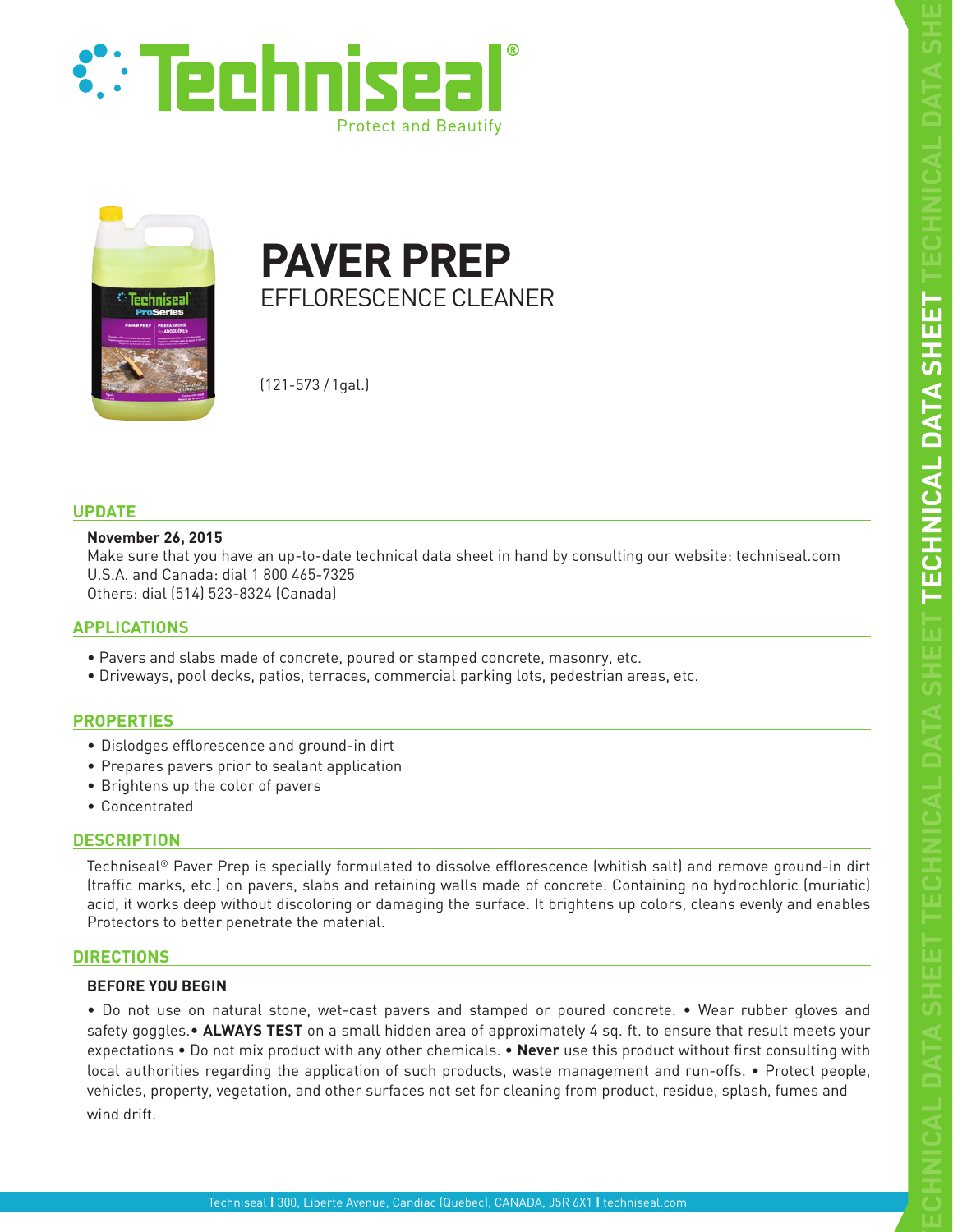# **PREPARATION**

**SURFACE WETTING:** To reduce the penetration of Paver Prep into sand joints and thus make product easier to rinse, first wet the surface to saturate joints with water; then let the surface dry, and apply product.

**DILUTION:** Dilution must be adjusted according to the amount of dirt and efflorescence present on the pavers. In a plastic container, dilute the product in water. Always pour the product in water, not the other way around. Test the dilution in a small area first.

**Recommended dilution ratio:** New pavers: 1 part product in 3 to 5 parts water . Older, never sealed pavers: 1 part product in 4 to 6 parts water. Previously sealed pavers: 1 part product in 6 to 8 parts water.

**Newly installed polymeric sand:** Wait at least 30 days before cleaning and sealing pavers.

## **APPLICATION**

## **Application Conditions:**

- Surface must be dry, warm to the touch and free of debris.
- Temperature must be between 50°F and 85°F.
- Use a consistent application method over entire surface.

**Important:** Do not apply product with a mop or a broom. **Never** let the cleaning solution dry on the surface; keep it wet at all times until it is completely rinsed off. **Never** apply the product at full strength.

Clean one section of 200 sq. ft. at a time. On each section, starting from the bottom of the slope, cover surface with 5 gallons of diluted solution, making sure to cover the whole section without leaving any dry spots. Next, gently scrub the surface using a street broom; rinse **immediately** and thoroughly, until all traces of foam disappear, before proceeding to another section. In cleaning each section, overlap the edges of adjoining sections to ensure that no uncleaned strips are left between them. Once all the sections have been cleaned, rinse thoroughly and let dry. If there is any efflorescence left on the surface, repeat cleaning with a weaker solution.

#### **COVERAGE**

1 gal. of concentrated product allows the cleaning of approximately 200 sq. ft. / 5 gal. of concentrated product clean 1000 sq. ft. dilution. Coverage will depend on surface condition and product dilution.

#### **STORAGE:**

Store in a cool and dry place, away from the sunlight and with adequate ventilation.

#### **PACKAGING**

| <b>Product Code</b> | ' Retail Size            | Pro Size                 | Units per box            | Units per pallet |
|---------------------|--------------------------|--------------------------|--------------------------|------------------|
| 121-573             | `qal.                    | $\overline{\phantom{0}}$ |                          | 144              |
| $121 - 576$         | $\overline{\phantom{a}}$ | 5 gal.                   | $\overline{\phantom{a}}$ | 48               |